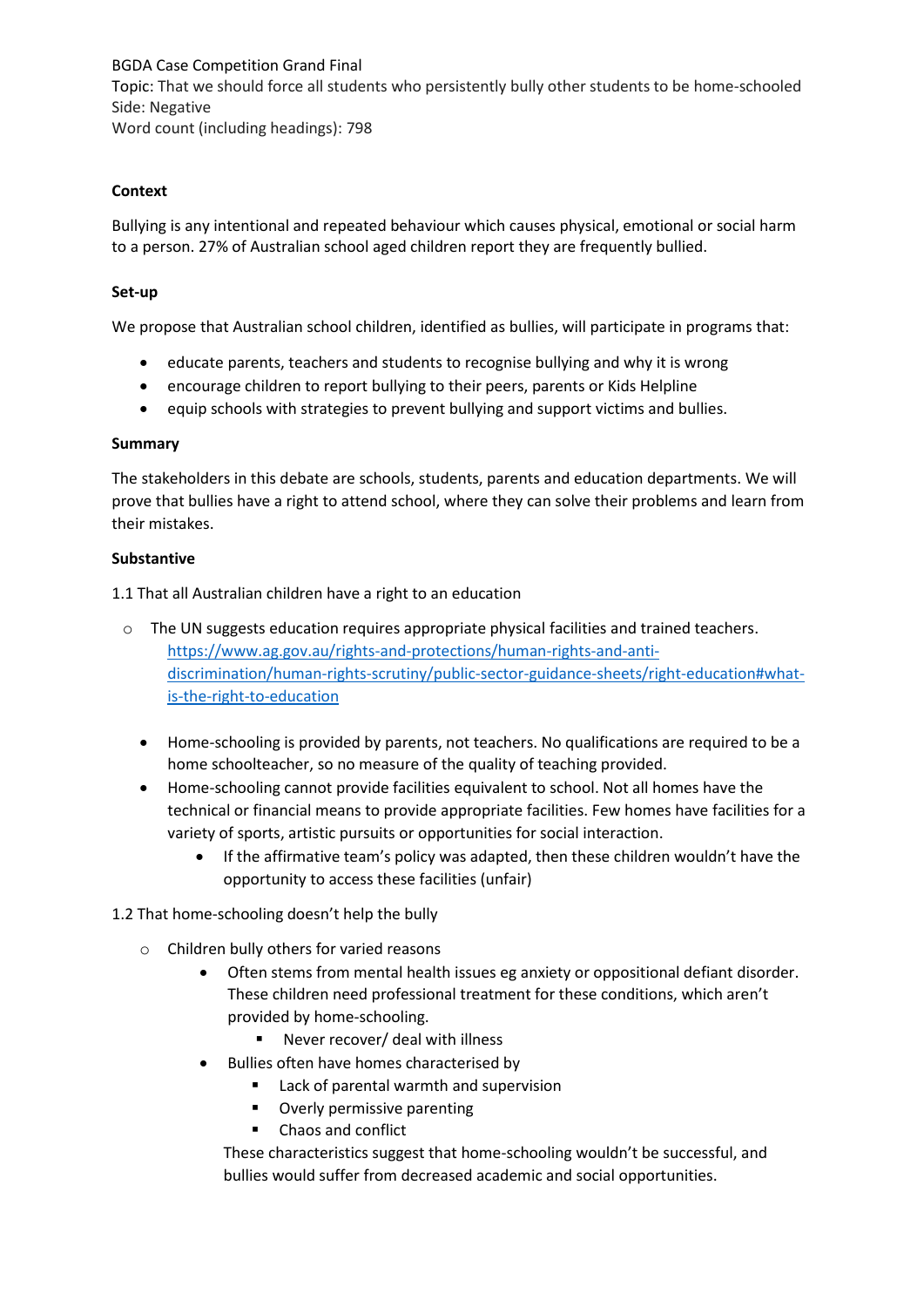BGDA Case Competition Grand Final Topic: That we should force all students who persistently bully other students to be home-schooled Side: Negative

Word count (including headings): 798

# https://www.verywellfamily.com/characteristics-of-a-bully-2609264

- Adult role models who bully
	- Home-schooling with adult bullies won't change the behaviour of children and they will continue this behaviour in the future (more kids bullied) https://kidshelpline.com.au/teens/issues/bullying https://www.stompoutbullying.org/understanding-why-kids-bully
- o Negative social consequences
	- Removal from school results in limited social skills being developed. Children need to socialise with other children and form close friendships for their emotional health.
	- Home-schooled children have limited exposure to adults and individuals of culturally and ethnically diverse groups. This may inhibit their ability to interact with such individuals in later life (conflict -> adult bullies) https://howtoadult.com/social-disadvantages-home-schooling-26526.html
- 2.1 That home-schooling allows bullies to escape the consequences of their actions
	- Home-schooling is used as a punishment, but it could be regarded as an easy escape from the bully's problems and unhappiness at school.
	- Bullies often want attention, and home-schooling may provide the parental attention they desire.
	- If bullies are taken out from school before they can be given the appropriate support they won't 'learn' and the behaviour continues.
	- Bullying behaviour is not limited to childhood and there are many bullies in adult life. Unless childhood bullies are taught to modify their behaviour this will continue into adulthood (more bullies) https://www.studiosity.com/blog/the-power-of-learning-from-yourmistakeshttps://www.huffpost.com/entry/dont-fear-failure-9-powerful-lessons-wecan-learn-from-our-mistakes\_b\_6058380

https://www.verywellmind.com/how-to-deal-with-adult-bullying-5187158

- 2.2 That bullying can occur anywhere
	- Bullying isn't limited to school. Children who are home-schooled can still bully others at sporting activities and clubs. Cyberbullying affects 20-30% of children and isn't addressed by excluding students from school. https://www.communications.gov.au
	- Children need the tools to deal with bullies at school and throughout life, instead of expecting bullies to just disappear, which sets unrealistic expectations of the future
		- More resilient by dealing with bullies via the information sessions in our model

https://www.rch.org.au/uploadedFiles/Main/Content/transition/Developing\_Resilie nce.pdf

#### **Pre-emptive Rebuttal**